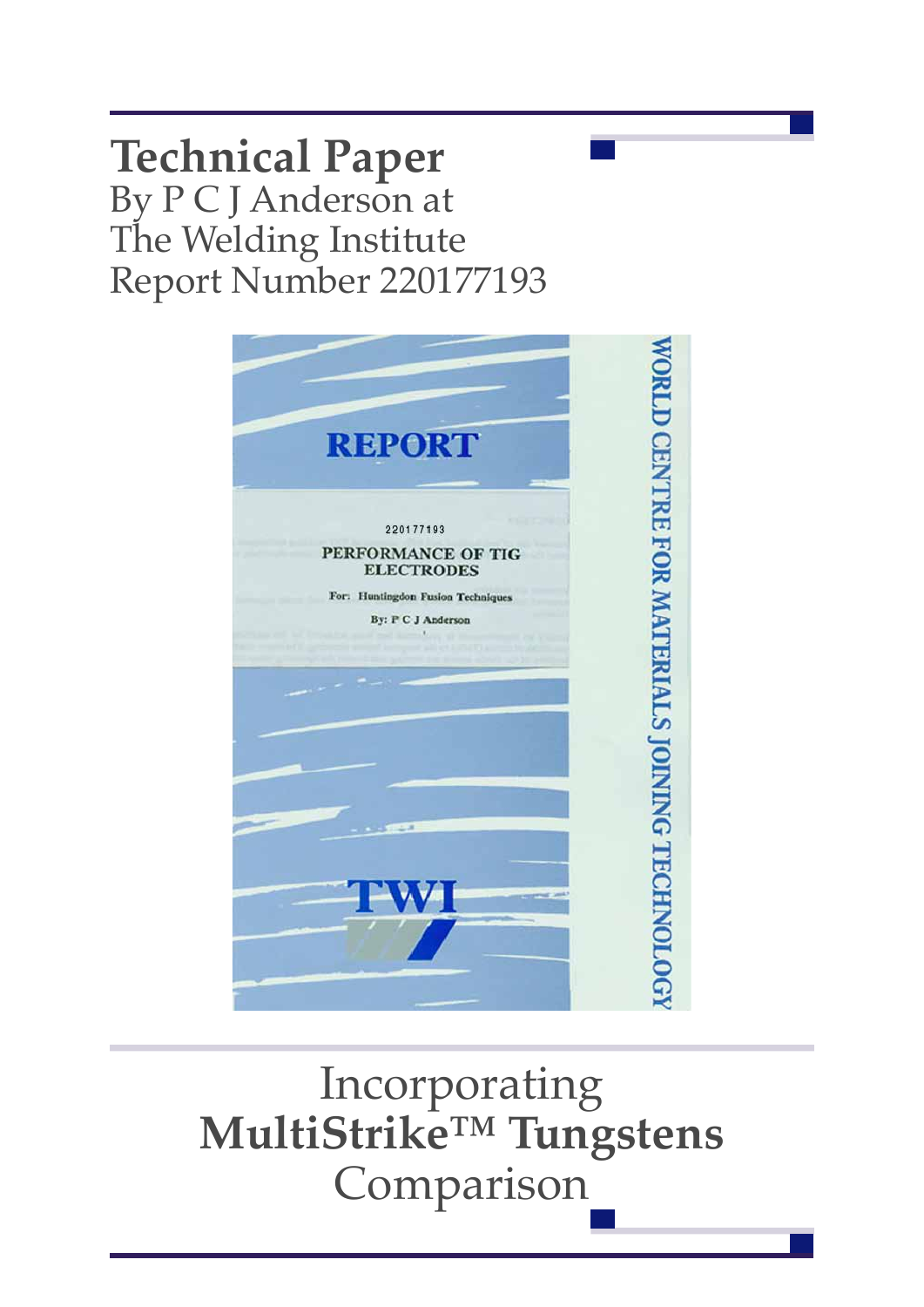# **PERFORMANCE OF TIG ELECTRODES**

**For: Huntingdon Fusion Techniques (HFT)**

**By: P** C **J Anderson at The Welding Institute - Technical Paper Report Nº 220177/1/93 (Incorporating MULTI STRIKE™ Tungsten comparison)**

# **1. INTRODUCTION**

The increased use of mechanised and fully automated TIG welding techniques has highlighted the demand for improved performance from the tungsten electrode, such as:

- Increased arc stability.
- Improved reliability, both during long term operation and under repeated arc initiation.

Traditionally an improvement in properties has been achieved by the addition of small quantities of thoria (ThO2) to the tungsten before sintering. The lower electron work function of the thoria assists arc starting and lowers the operating temperature of the tungsten electrode. However, thoriated tungsten electrodes suffer from two major drawbacks:

 •Repeated arc initiation or operation at high currents soon leads to the evaporation of the thoria from the surface of the electrode, resulting in failure to restart the arc, excessive wear of the electrode tip or loss of arc stability. The usual solution is to regrind the electrode on a regular basis.

 •Thorium is a radioactive element. Whilst its use in this application is essentially non-hazardous because of its low concentration and the excellent radiation absorbing properties of the tungsten matrix, there is increasing concern over the use of even weakly radioactive substances. The British Health and Safety Executive (HSE) have issued an information document to provide guidance for the storage and use of thoriated tungsten electrodes (1). This states that local exhaust ventilation should be provided during the grinding operation, and that the dust from the grinding equipment and the spent tips are disposed off in a sealed contained to a landfill disposal site. Further restrictive legislation on the use of thoria may be possible. The HSE has recommended to factory inspectors that, where thoriated tungsten electrodes are not necessary for the quality of the weld, users should be encouraged to look for alternatives (2).

Alternative, non-radioactive additions to tungsten electrodes are available, for example lanthana (La2O3) or ceria (CeO). Relative to thoriated tungsten electrodes, these electrodes are reported to exhibit improved arc starting characteristics and lower electrode consumption under heavy loading (3-9). Adoped tungsten electrode which does not contain thoria is commercially available under the trade name "MULTI-STRIKE™" tungsten.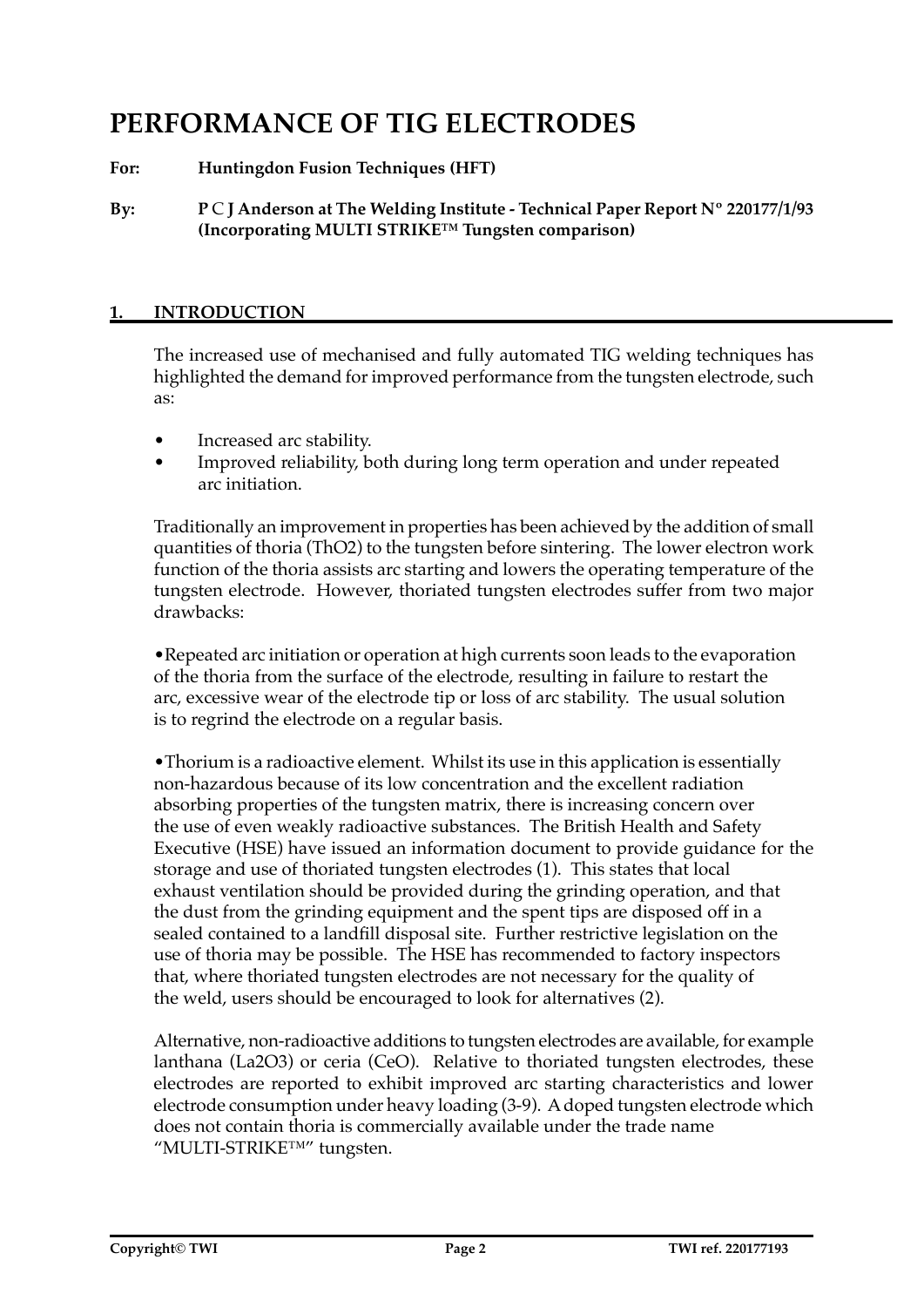# **2. OBJECTIVE**

To compare the performance of MULTI-STRIKE™ and conventional thoriated tungsten electrodes for TIG welding.

#### **3. PROCEDURE**

#### **3.1 Materials**

 MULTI-STRIKE and 2% thoriated tungsten electrodes of 2.4 mm diameter were evaluated. The MULTI-STRIKE™ electrodes were selected at random from a typical batch. The electrode tips were ground to provide a 45º angle.

 Argon was used as the shielding gas. The substrate material was a stainless steel.

#### **3.2 Equipment**

 The power source used was a Miller SYNCROWAVE 300 power source. This power source uses four silicon controlled rectifiers (SCR) in a single phase, full wave bridge configuration. The characteristics of this power source are:

Maximum open circuit voltage: 80 volts.

source has good arc starting characteristics.

Response time:  $\qquad \qquad \text{approximately 35 milliseconds.}$ Welding current ranges:  $\frac{1}{2}$  low 5-75 amps, high 15-375 amps. Rated welding current:  $300 \text{ amps} @ 32 \text{ volts}, 60\%$  duty cycle.

The welding current is accurate to  $\pm 1\%$  for line voltage variations of  $\pm 10\%$ . This power

Additional arc starting tests were carried out using an OTC ACCUTIG 300P inverter power source. The characteristics of this power source are:

- Maximum open circuit voltage: 60 volts.
- Maximum pulse frequency:  $500$  Hz.
- Welding current ranges:  $4-300$  amps.
- Rated welding current:  $300 \text{ amps} @ 20 \text{ volts}, 40\%$  duty cycle.

 This power source has excellent arc starting characteristics.

#### **3.3 Programme of Work**

 The programme of work consisted of two phases:

- Arc starting characteristics.
- Electrode performance under heavy loading.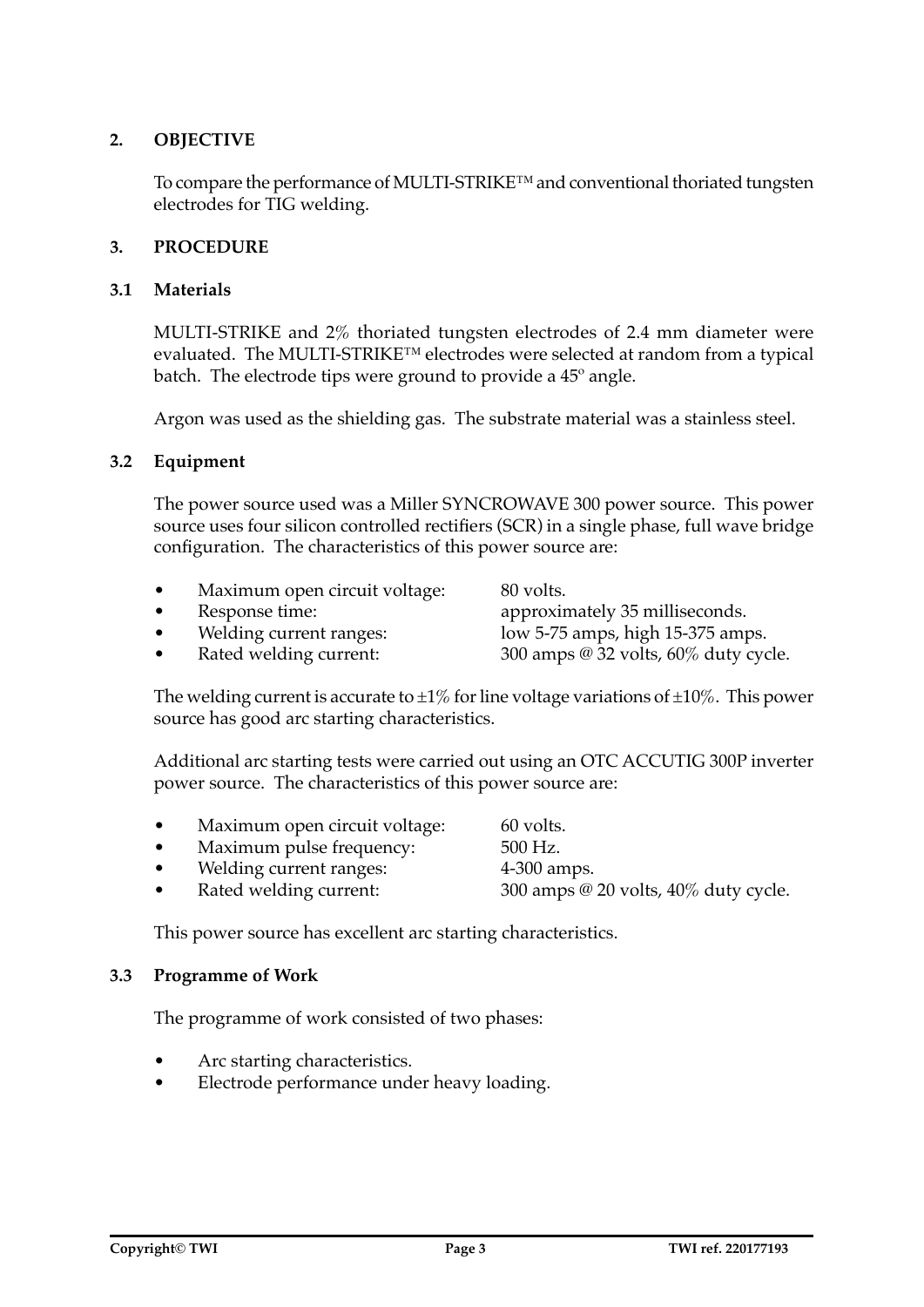# **3.3.1 Phase 1: Arc starting characteristics**

The arc starting characteristics of each electrode material was assessed over twenty welding cycles. Each cycle consisted of thirty seconds welding, followed by thirty seconds cooling.

 The welding parameters used for the tests are shown in Table 1.

 With the Miller Syncrowave 300 power source, arc lengths of 1.5 mm and 3 mm were assessed.

 With the ACCUTIG 300P power source, arc lengths of 2 mm and 6 mm were assessed.

The outcome of each test was categorised as a self-sustaining arc, where the arc is initiated by HF and continues after HF ceases, or failure, where no arc is initiated.

| Power source:  | Arc length Welding<br>(mm) | current<br>(A) | Initial arc voltage:<br>$\left( \mathrm{V}\right)$<br>2% thoriated<br>tungsten | MULTI-<br><b>STRIKE</b> |
|----------------|----------------------------|----------------|--------------------------------------------------------------------------------|-------------------------|
| Miller         | 1.5                        | 80             | 7.0                                                                            | 6.1                     |
| Syncrowave 300 | 3.0                        | 80             | 7.3                                                                            | 6.5                     |
| ACCUTIG 300P   | 2.0                        | 80             | 7.4                                                                            | 7.3                     |
|                | 6.0                        | 80             | 8.9                                                                            | 8.7                     |

#### **Table One: Welding Parameters for the Arc Starting Characteristic Tests**

#### **3.3.2 Phase II: Electrode performance under heavy loading**

The ability of each electrode material to withstand heavy (current) loading conditions was assessed by a continuous operation test.

 The welding parameters used for the tests are shown in Table 2. The arc length was maintained at a constant 3 mm.

 The weight of the electrodes was measured before and after the test.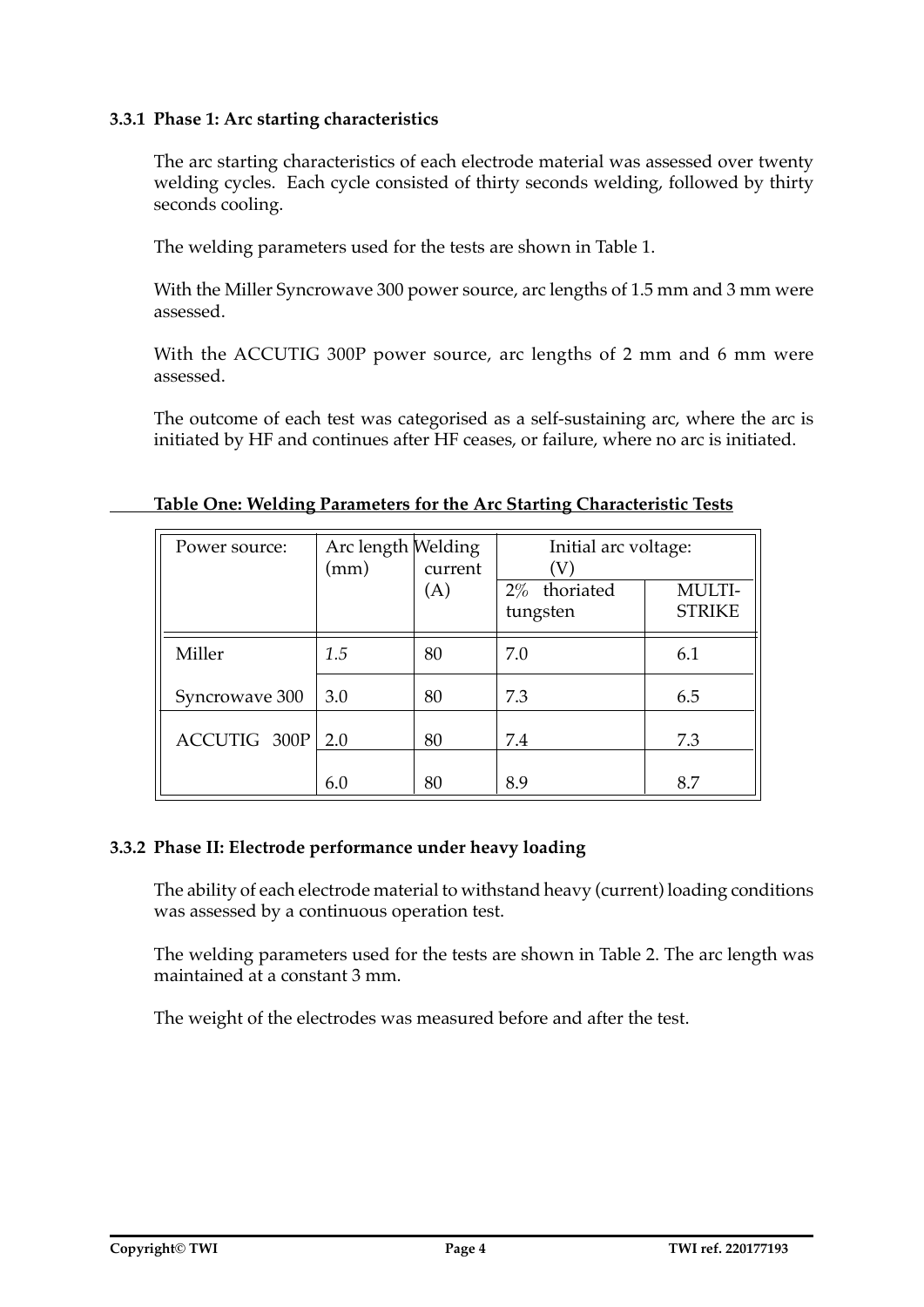| Electrode:                   | Arc length<br>(mm) | Welding current:<br>[A] | Arc voltage: |
|------------------------------|--------------------|-------------------------|--------------|
| 2% thoriated 3.0<br>tungsten | 180                | 9.2                     |              |
| <b>MULTI-STRIKE</b>          | 3.0                | 180                     | 8.4          |

# **Table Two: Welding Parameters for the Heavy Loading Tests**

# **4. RESULTS**

It was noted that the arc voltage required to maintain the same arc length was lower for the MULTI-STRIKE™ electrodes than for the 2% thoriated tungsten electrodes. This may be due to the lower electron work function of the MULTI-STRIKE™ electrodes, and is consistent with claims of a reduction in electrode temperature when moving from 2% thoriated tungsten to electrodes containing alternative additions (5). However, it should be noted that if the arc voltage changes outside the range specified in the welding procedure, it will be necessary to qualify a new welding procedure.

# **4.1 Phase I: Are Starting Characteristics**

 Table 3 shows the results of the tests to determine arc starting characteristics.

 With the Miller Syncrowave 300 power source, it was necessary to slightly abrade the electrode tip between each test to facilitate arc initiation. Without tip abrasion, it was not possible to reignite the arc for either electrode material, even if the arc length was reduced to 1 mm. With tip abrasion, an arc was initiated at every attempt.

With the ACCUTIG 300P power source, an arc was initiated at every attempt without abrasion of the tip.

| Power source:            | Arc length<br>(mm) | Number<br>of tests: | Success:<br>(self-<br>sustaining arc) | Failure:<br>(no arc<br>initiation) |
|--------------------------|--------------------|---------------------|---------------------------------------|------------------------------------|
| Miller<br>Syncrowave 300 | 1.5<br>3.0         | 20<br>20            | 20<br>20                              | U                                  |
| <b>ACCUTIG 300P</b>      | 2.0<br>6.0         | 20<br>20            | 20<br>20                              |                                    |

# **Table Three: Results of Arc Starting Characteristic**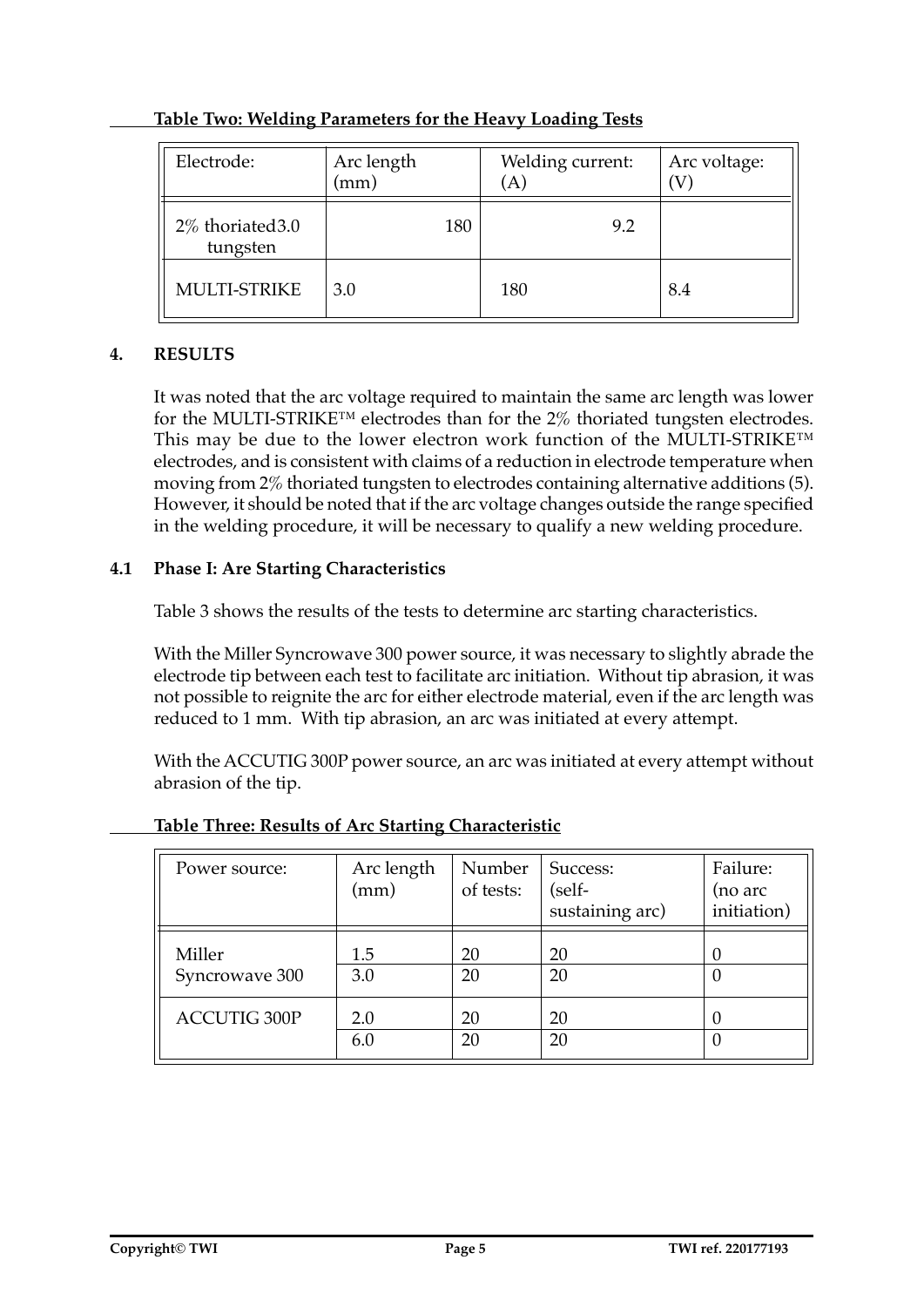# **4.2 Phase H: Electrode Performance Under Heavy Loading**

 Table 4 shows the change in weight of the electrodes over the test. There was no observable change in the weight of the MULTI-STRIKE electrode, and only a slight reduction in the weight of the 2% thoriated tungsten electrode.

 Figures 1 and 2 show the 2% thoriated tungsten and MULTI-STRIKE electrodes respectively, before and after the test. It can be seen that the MULTI-STRIKE electrode maintained the shape of the electrode better than the 2% thoriated tungsten electrode.

 The welder observed that the the arc was stable with the MULTI-STRIKE electrode for the full duration of the test, but that towards the end of the test with the 2% thoriated tungsten electrode there was some arc instability.

| Electrode:            | Initial weight:   | Final weight:     | Change in     |
|-----------------------|-------------------|-------------------|---------------|
|                       | $\left( G\right)$ | $\left( G\right)$ | weight: $(G)$ |
| 2% thoriated tungsten | 12.20             | 12.19             | -0101         |
| <b>MULTI-STRIKE</b>   | 12.09             | 12.09             |               |

**Table Four: Change in Electrode Weight over the Heavy Loading Test**

# **5 DISCUSSION**

# **5.1 Arc Starting Characteristics**

Under the selected operating conditions, the performances of MULTI-STRIKE<sup>TM</sup> and 2% thoriated tungsten electrode were similar. This is in agreement with published work (3,4).

# **5.2 Electrode Performance Under Heavy Loading**

 Under heavy loading, the MULTI-STRIKE™ electrode maintained the shape of the electrode better than the 2% thoriated tungsten electrode. This indicates that there was significantly less melting of the electrode tip of the MULTI-STRIKE™ electrode relative to the 2% thoriated tungsten electrode. This is in agreement with published work (3,4,9). The change in shape of the electrode was probably responsible for the observed arc instability with the 2% thoriated tungsten electrode.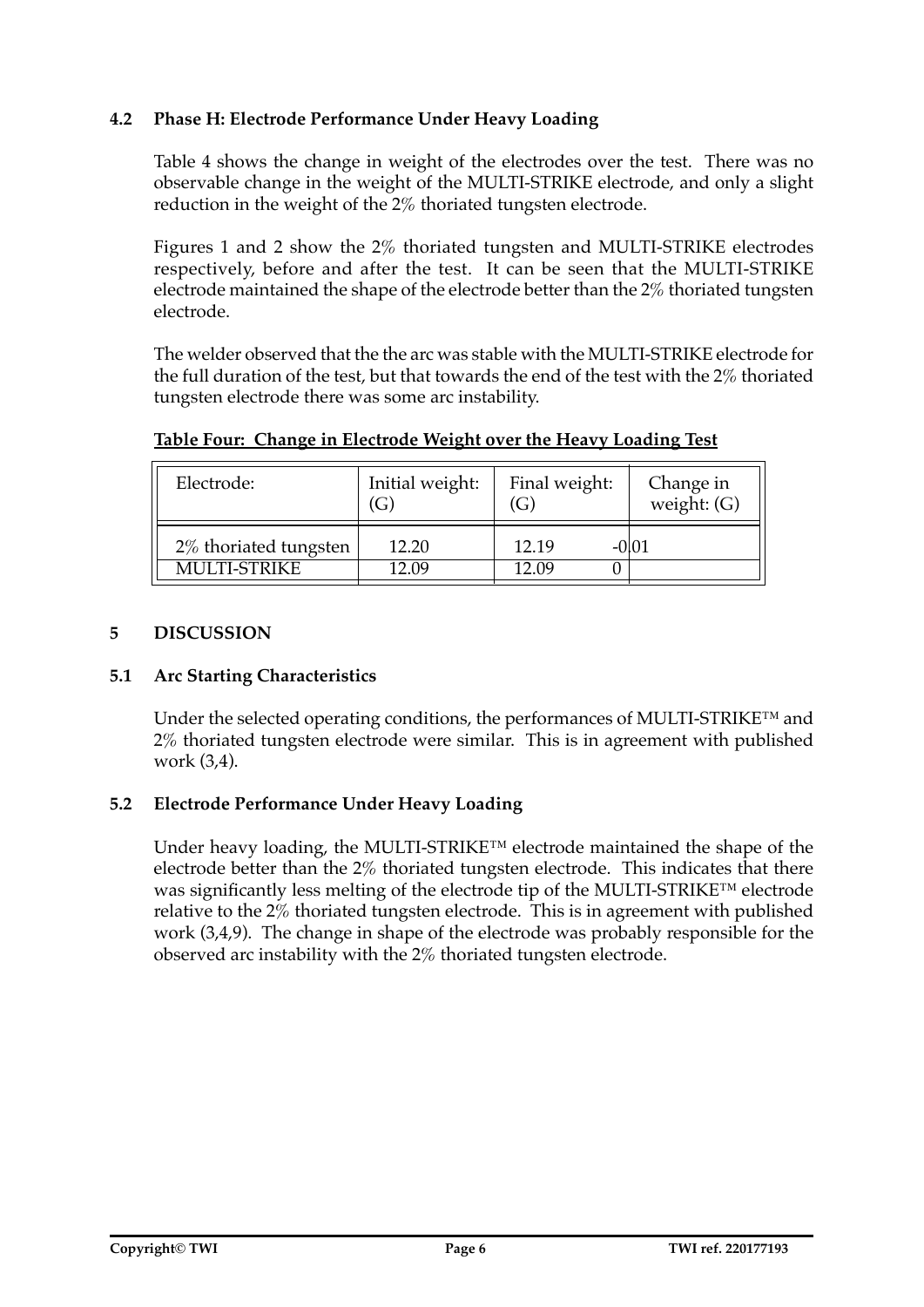

Fig 1 Appearence of 2.4 mm diameter, 2% Thoriated Tungsten Electrodes, (a) before and (b) after 1 hour continuous operation at 180 amps



Fig 2 Appearence of 2.4 mm diameter, MULTI-STRIKE™ Electrodes, (a) before and (b) after 1 hour continuous operation at 180 amps.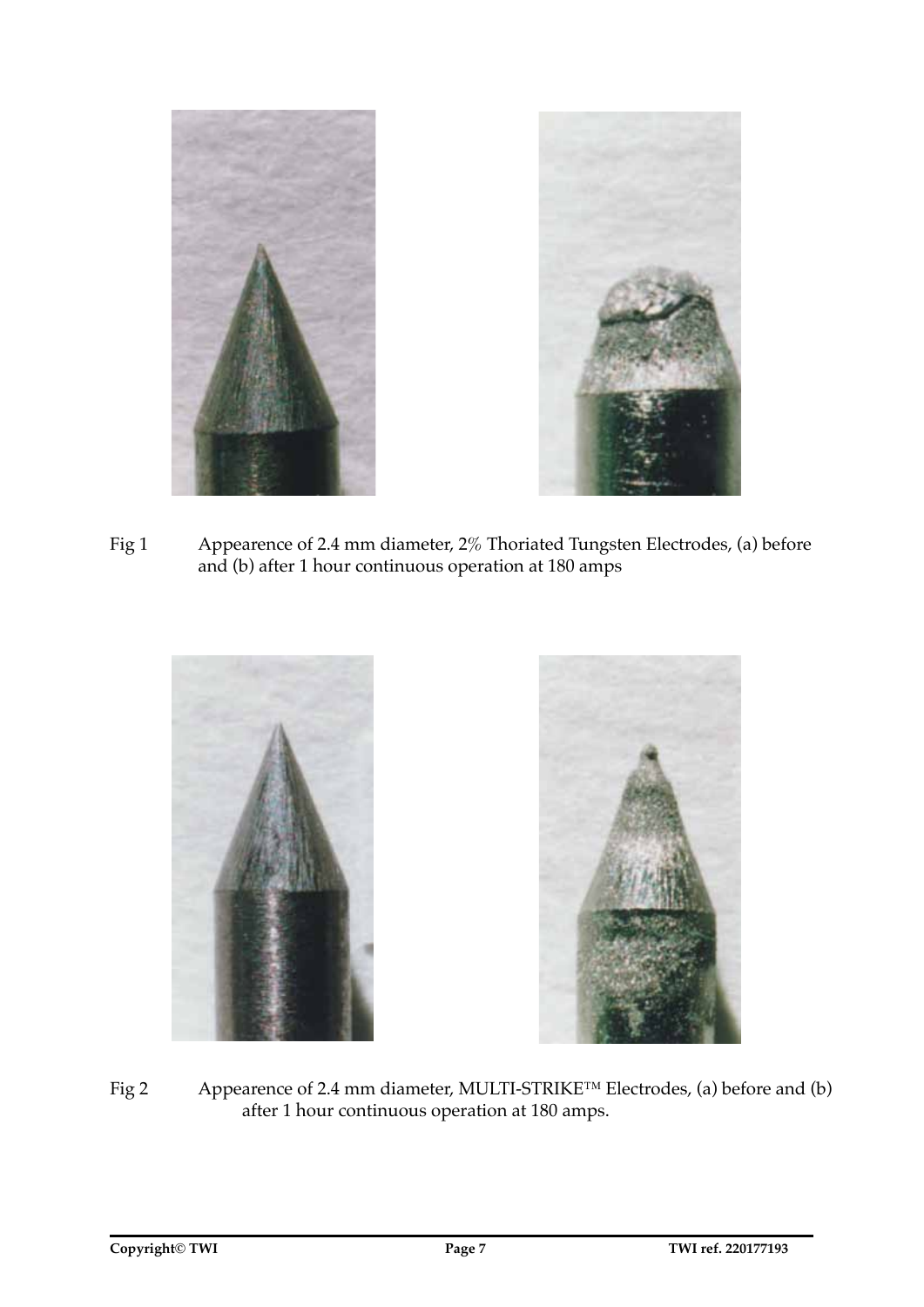# **6. CONCLUSIONS**

A comparison was made of the arc starting characteristics and electrode consumption under heavy loading for 2% thoriated and MULTI-STRIKE™ tungsten electrodes. It was concluded that:

 At an open circuit voltage of 80 volts, which is typical of power sources in the U& the arc starting characteristics of 2% thoriated and MULTI-STRIKE™ tungsten electrodes were similar.

 Under heavy loading conditions, with a continuous arc of 180 amps for one hour, the MULTI-STRIKE™ tungsten electrode exhibited less melting than the 2% thoriated tungsten electrode, and maintained the electrode shape better.

# **7. RECOMMENDATIONS**

MULTI-STRIKE<sup>™</sup> electrodes should be considered as a valid alternative to 2% thoriated tungsten electrodes.

# **8. CONDITIONS OF CONTRACT**

Please note that it is TWI policy that TWI's name cannot be used to endorse commercial products.

 If the results of this project are distributed outside Huntingdon Fusion Techniques, the conditions under which the tests were carried out should be specified.

# **9. ACKNOWLEDGEMENTS**

 The author would like to thank R ASewell (Huntingdon Fusion Techniques HFT), for useful discussion and the provision of the MULTI-STRIKE™ electrodes, and C Hardy (TWI) for assistance with the welding trials.

#### **REFERENCES**

 1. Health and Safety Executive: 'Storage and use of thoriated tungsten electrodes'. Information document HSE 564/5.

 2. Health and Safety Executive: 'Thoriated tungsten electrodes'. Document OC 564/5.

 3. Ushio M and Matsuda K: 'Study on gas-tungsten-arc electrode'. IIW document 212-648-80.

 4. Matsuda K, Ushio M and Kumagi T: 'Study on gas-tungsten-arc electrode (Report 1)'. Trans. JWRI, Vol. 15, No. 1, 1986, ppl3-19.

 5. Matsuda K, Ushio M and Fujii H: 'Study on gas-tungsten-arc electrode (Report 2)'. Trans. J-WRI, Vol. 15, No. 2, 1986, pp7-10.